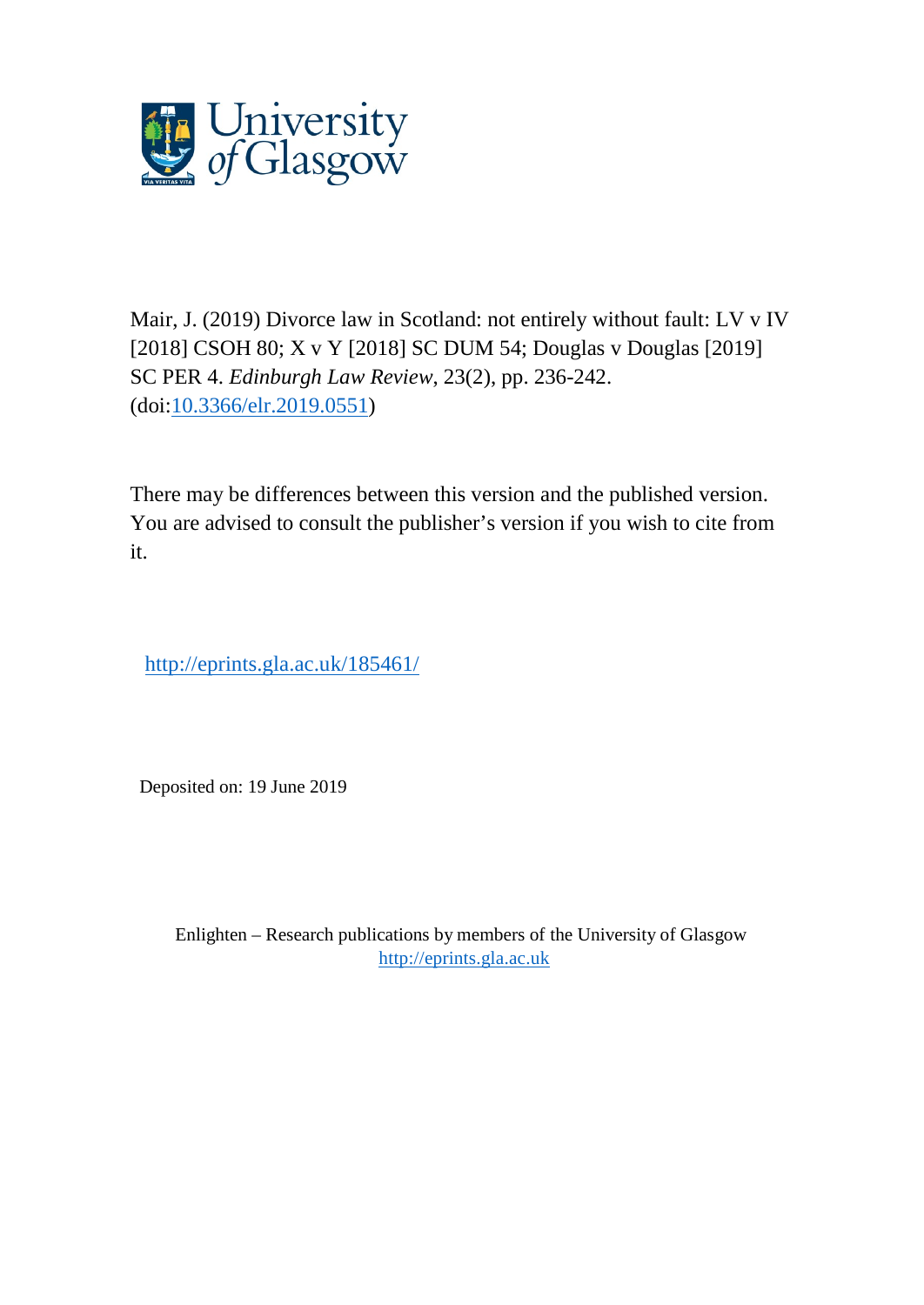# Divorce law in Scotland: not entirely without fault: *LV v IV* [2018] CSOH 80; *X v Y* [2018] SC DUM 54; *Douglas v Douglas* [2019] SC PER 4

## **A. INTRODUCTION**

Divorce law is currently on the family law reform agenda in England and Wales. The combined impact of a major research report, *Finding Fault? Divorce Law and Practice in England and Wales*;<sup>[1](#page-1-0)</sup> a very high profile and "troubling"<sup>[2](#page-1-1)</sup> case, *Owens v Owens*, and the introduction of a Private Member's Bill<sup>[3](#page-1-2)</sup> into the House of Lords has had the effect of raising divorce law reform from a longstanding, but background, concern to a pressing priority.<sup>[4](#page-1-3)</sup> In September 2018, the Ministry of Justice launched a consultation entitled *Reducing family conflict: Reform of the legal requirements for divorce*<sup>[5](#page-1-4)</sup> and, while the outcome of that consultation is as yet unknown, reform seems likely. The current high profile of divorce law in England and Wales is in contrast to the reform landscape in Scotland. The Scottish Government is certainly active in the area of family law but "divorce law is not thought to be on its agenda."[6](#page-1-5) The Scottish Law Commission has included Aspects of Family Law in its *Tenth Programme of Law Reform*[7](#page-1-6) but, while the precise focus of the planned reform project has not yet been confirmed, divorce has not been highlighted as a priority. Why should the position be so different in the two jurisdictions when their statutory grounds for divorce share much in common?

<span id="page-1-4"></span>[https://researchbriefings.parliament.uk/ResearchBriefing/Summary/SN01409#fullreport.](https://researchbriefings.parliament.uk/ResearchBriefing/Summary/SN01409#fullreport)<sup>5</sup> The consultation document is accessible at [https://consult.justice.gov.uk/digital](https://consult.justice.gov.uk/digital-communications/reform-of-the-legal-requirements-for-divorce/supporting_documents/reducingfamilyconflictconsultation.pdf)communications/reform-of-the-legal-requirements-for-<br>divorce/supporting\_documents/reducingfamilyconflictconsultation.pdf.

<span id="page-1-5"></span> $\overline{6}$  Sarah Harvie-Clark, "It's the end of the line but no one's to blame" (SPICe, 2018); accessible at [https://spice-spotlight.scot/2018/09/12/its-the-end-of-the-line-but-no-ones-to-blame-no-fault-divorce](https://spice-spotlight.scot/2018/09/12/its-the-end-of-the-line-but-no-ones-to-blame-no-fault-divorce-in-the-uk/)[in-the-uk/.](https://spice-spotlight.scot/2018/09/12/its-the-end-of-the-line-but-no-ones-to-blame-no-fault-divorce-in-the-uk/)

<span id="page-1-0"></span><sup>1</sup> L. Trinder, D. Braybrook, C. Bryson, L. Coleman, C. Houlston and M. Sefton, *Finding Fault? Divorce Law and Practice in England and Wales*, 2017, Nuffield Foundation, <http://findingfault.org.uk/wp-content/uploads/2017/10/Finding-Fault-full-report.pdf> (hereafter *Finding* 

*Fault?*).

<span id="page-1-1"></span><sup>2</sup> *Owens v Owens* [2018] UKSC 41, para 46, per Lady Hale.

<span id="page-1-2"></span><sup>3</sup> Divorce etc Law Review Bill (HL) 2017-19.

<span id="page-1-3"></span><sup>4</sup> For a useful overview of these developments see "No fault divorce", House of Commons Briefing Paper Number 01409, October 2018; accessible at

<span id="page-1-6"></span><sup>7</sup> Scottish Law Commission, Tenth Programme of Law Reform, 2018, Scot Law Com 250, at 19; accessible at

[https://www.scotlawcom.gov.uk/files/5615/1922/5058/Tenth\\_Programme\\_of\\_Law\\_Reform\\_Scot\\_Law](https://www.scotlawcom.gov.uk/files/5615/1922/5058/Tenth_Programme_of_Law_Reform_Scot_Law_Com_No_250.PDF) Com No 250.PDF.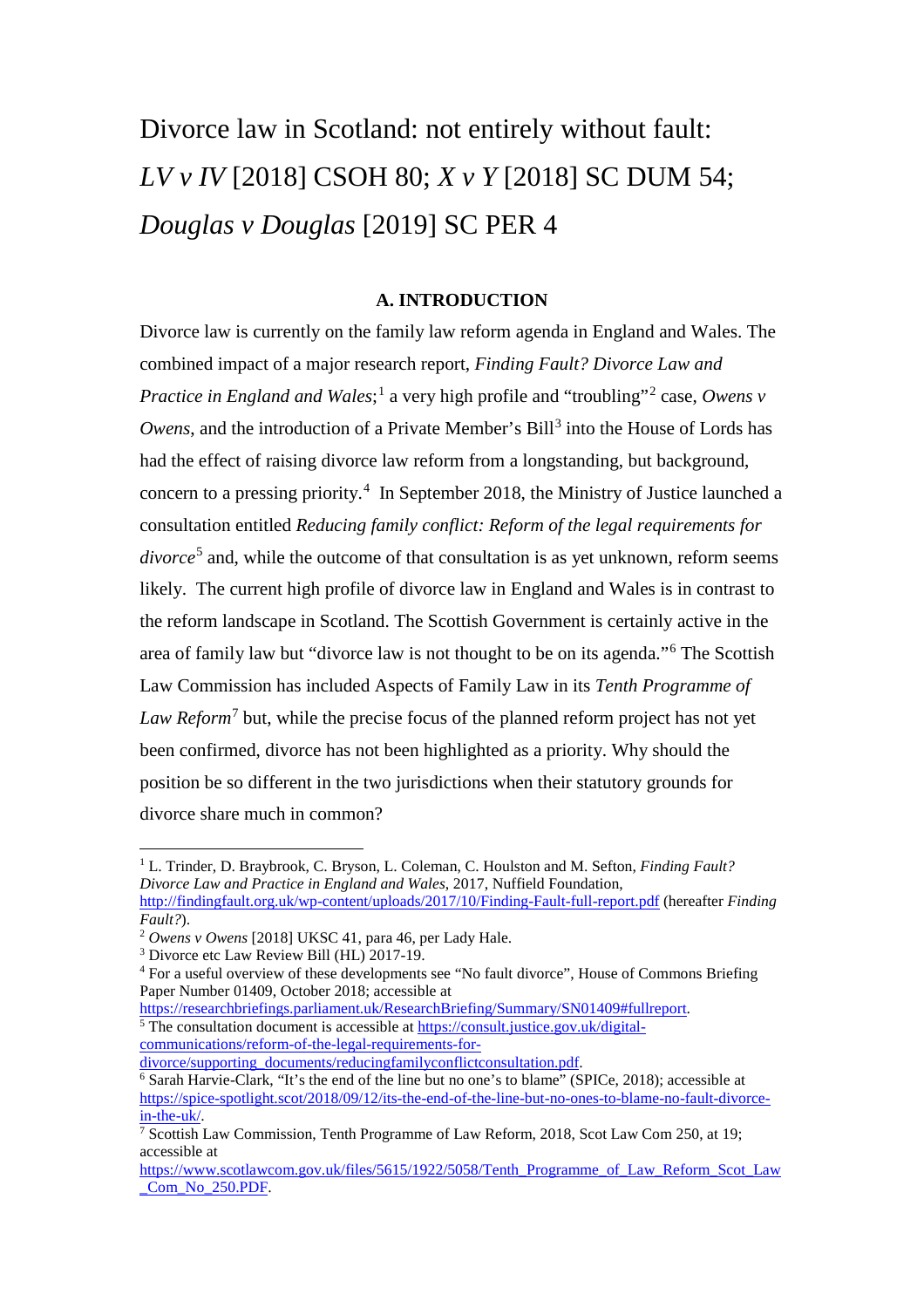# **B. A TALE OF TWO SYSTEMS: SIMILAR IN FORM BUT DIFFERENT IN PRACTICE**

According to the Matrimonial Causes Act  $1973$ ,<sup>[8](#page-2-0)</sup> and the Divorce (Scotland) Act 1976, both systems provide for divorce in the event of irretrievable breakdown of the marriage.<sup>[9](#page-2-1)</sup> In both, irretrievable breakdown must be established in accordance with a fixed set of factual situations – adultery, unreasonable or intolerable behaviour,  $10$ desertion, or non-cohabitation, the latter either with or without consent.<sup>[11](#page-2-3)</sup> As a result of reform of the Scottish legislation in 2006, desertion no longer applies in Scotland<sup>[12](#page-2-4)</sup> and the original separation periods of two years where the defender consents and five years regardless of consent, which still apply in England and Wales, have been reduced to one year and two years respectively.<sup>[13](#page-2-5)</sup> The framework is therefore broadly similar in both systems albeit the waiting periods, the procedure and the broader family law systems are different.

The current campaign for divorce reform in England and Wales has focused specifically on the issue of "fault" and, in that context, there are interesting comparisons between the jurisdictions. Structurally, both systems are based on the same model which, behind an apparently neutral mantra of "irretrievable breakdown", relies on a combination of fault (ie adultery, desertion<sup>[14](#page-2-6)</sup> or behaviour) and no-fault (ie separation or non-cohabitation) methods of proof. When it comes to the role of fault in practice, however, the picture from each jurisdiction is very different. While 60% of divorces in England and Wales in 2015-16 were granted on one of the fault grounds, principally adultery or behaviour, in Scotland only 6% were so granted.[15](#page-2-7)

<span id="page-2-0"></span><sup>8</sup> Consolidating the earlier Divorce Reform Act 1969.

<span id="page-2-1"></span><sup>9</sup> Matrimonial Causes Act 1973, section 1(1); Divorce (Scotland) Act 1976, section 1(1)(a).

<span id="page-2-2"></span><sup>&</sup>lt;sup>10</sup> Both are shorthand terms used to describe section  $1(2)(b)$  of the 1973 and 1976 Acts. Baroness Hale was highly critical of the phrase "unreasonable behaviour" in *Owens* [2018] UKSC 41, para 48. Nonetheless I shall use "unreasonable behaviour" here as it is the phrase used by the judge in each of the cases being discussed and, in *X v Y* in particular, the focus is on the "unreasonable" nature of the wife's behaviour.

<span id="page-2-3"></span><sup>&</sup>lt;sup>11</sup> Matrimonial Causes Act 1973, section  $1(2)(a)$ -(e); Divorce (Scotland) Act 1976, section  $1(2)(a)$ -(e).

<span id="page-2-4"></span><sup>&</sup>lt;sup>12</sup> Family Law (Scotland) Act 2006, section 12.

<span id="page-2-5"></span><sup>&</sup>lt;sup>13</sup> Family Law (Scotland) Act 2006, section 11.

<span id="page-2-6"></span><sup>&</sup>lt;sup>14</sup> Only in England and Wales.

<span id="page-2-7"></span><sup>15</sup> *Civil Justice Statistics in Scotland 2015-2016*, ch 6, accessible at

[https://www.gov.scot/publications/civil-justice-statistics-scotland-2015-16/pages/7/.](https://www.gov.scot/publications/civil-justice-statistics-scotland-2015-16/pages/7/) These are the most recent detailed statistics available as the *Civil Justice Statistics in Scotland for 2016-2017* do not include breakdown on the factual grounds; [https://www.gov.scot/publications/civil-justice-statistics](https://www.gov.scot/publications/civil-justice-statistics-scotland-2016-17/pages/6/)[scotland-2016-17/pages/6/.](https://www.gov.scot/publications/civil-justice-statistics-scotland-2016-17/pages/6/) Of the 6% of fault based divorces in Scotland, 5% were based on behaviour.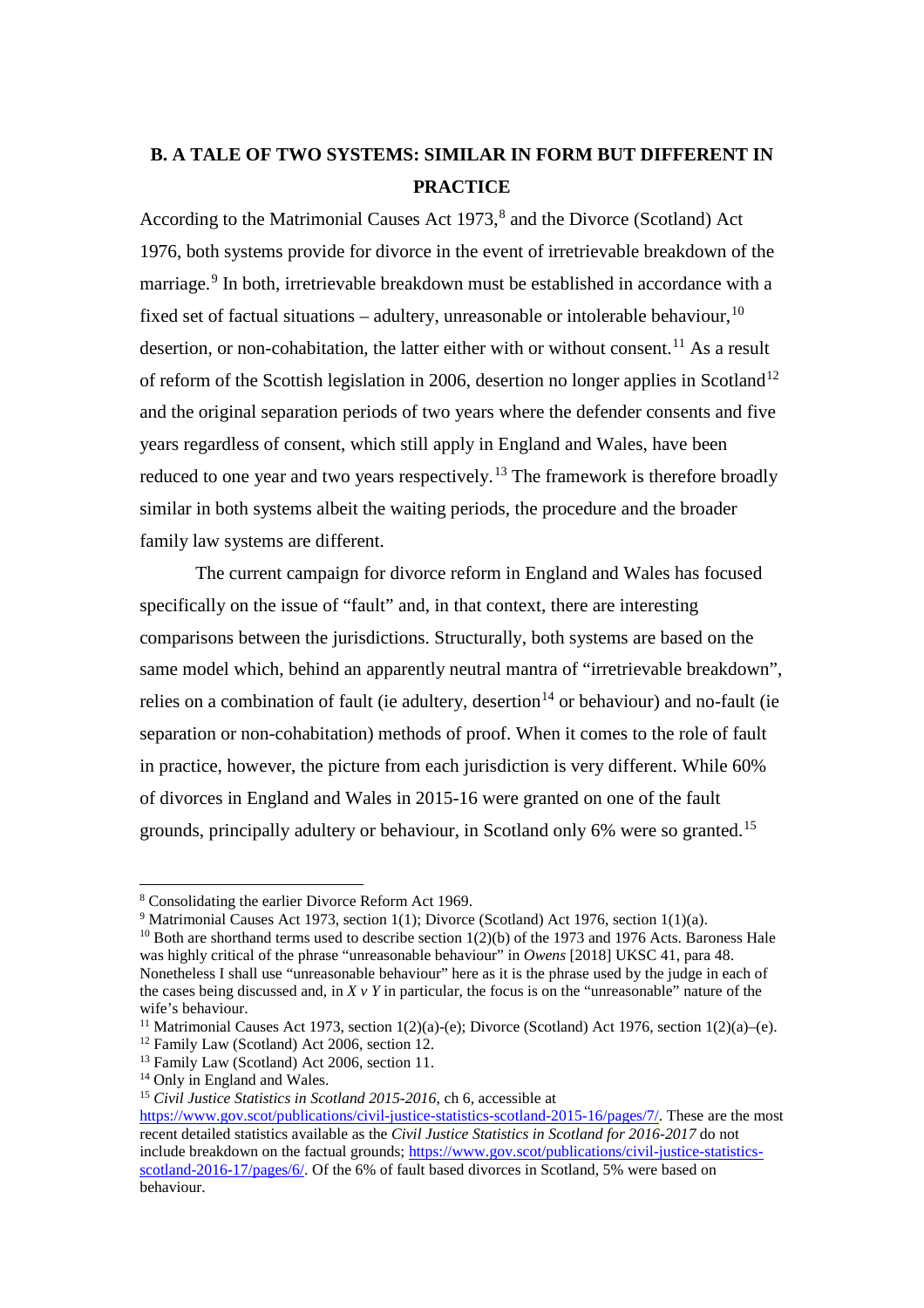While in terms of the legal rules themselves, Scotland is no more "no-fault" than England and Wales, in practice the granting of divorce is almost fault-free and it is perhaps this difference in how the law works that explains the urgent calls for divorce reform south of the border while in Scotland it is not perceived as a problem.[16](#page-3-0)

#### **C. A TRIO OF CONDUCT CASES**

Against that background, three recent Scottish judgments have been published, in each of which divorce was granted on the basis of fault, in the form of unreasonable behaviour: *LV v IV*, [17](#page-3-1) *X v Y*[18](#page-3-2) and *Douglas v Douglas*. [19](#page-3-3)As individual examples they shine some light on the continuing use of fault, specifically unreasonable behaviour, and, when considered against the research findings and policy goals current in England and Wales, they provide an opportunity to question assumptions about the settled and uncontroversial nature of divorce law in Scotland.

The judgment of Lord Brailsford in *LV v IV* is perhaps of more obvious interest for what it says about financial provision on divorce and in particular about the valuation and division of foreign pensions and employee share schemes. [20](#page-3-4) The action for divorce itself attracts little attention, with the wife pursuer's claim of unreasonable behaviour by her husband being uncontested and established by affidavit. It is not the detail of the defender's behaviour, however, but the very fact of its use in order to establish irretrievable breakdown that is noteworthy. The couple separated in November 2014, with the proof almost three years later and yet, despite sufficient passage of time to satisfy either of the no-fault grounds, the wife still relied on her husband's conduct in order to secure the divorce.

In contrast to *LV v IV*, where little is recorded of the defender's behaviour, in *X v Y* the disputed facts are presented and examined in somewhat disturbing detail. The evidence disclosed a relationship in which the wife had been unhappy for some time. She was apparently making plans to leave, of which she had spoken to various third parties, and taken some preliminary steps to implement, but in the end it was her husband who sought divorce based on her unreasonable behaviour. The behaviour in question was the making by her of an allegation of rape against him. The husband

<sup>16</sup> For further comparative analysis, see Trinder et al, *Finding Fault?*, ch 11.

<span id="page-3-1"></span><span id="page-3-0"></span><sup>17</sup> [2018] CSOH 80.

<span id="page-3-2"></span><sup>&</sup>lt;sup>18</sup> [2018] SC DUM 54.

<span id="page-3-3"></span><sup>&</sup>lt;sup>19</sup> [2019] SC PER 4.

<span id="page-3-4"></span><sup>20</sup> See, eg Case Comment by J Speir at (2019) 157 *Fam LB* 7-8.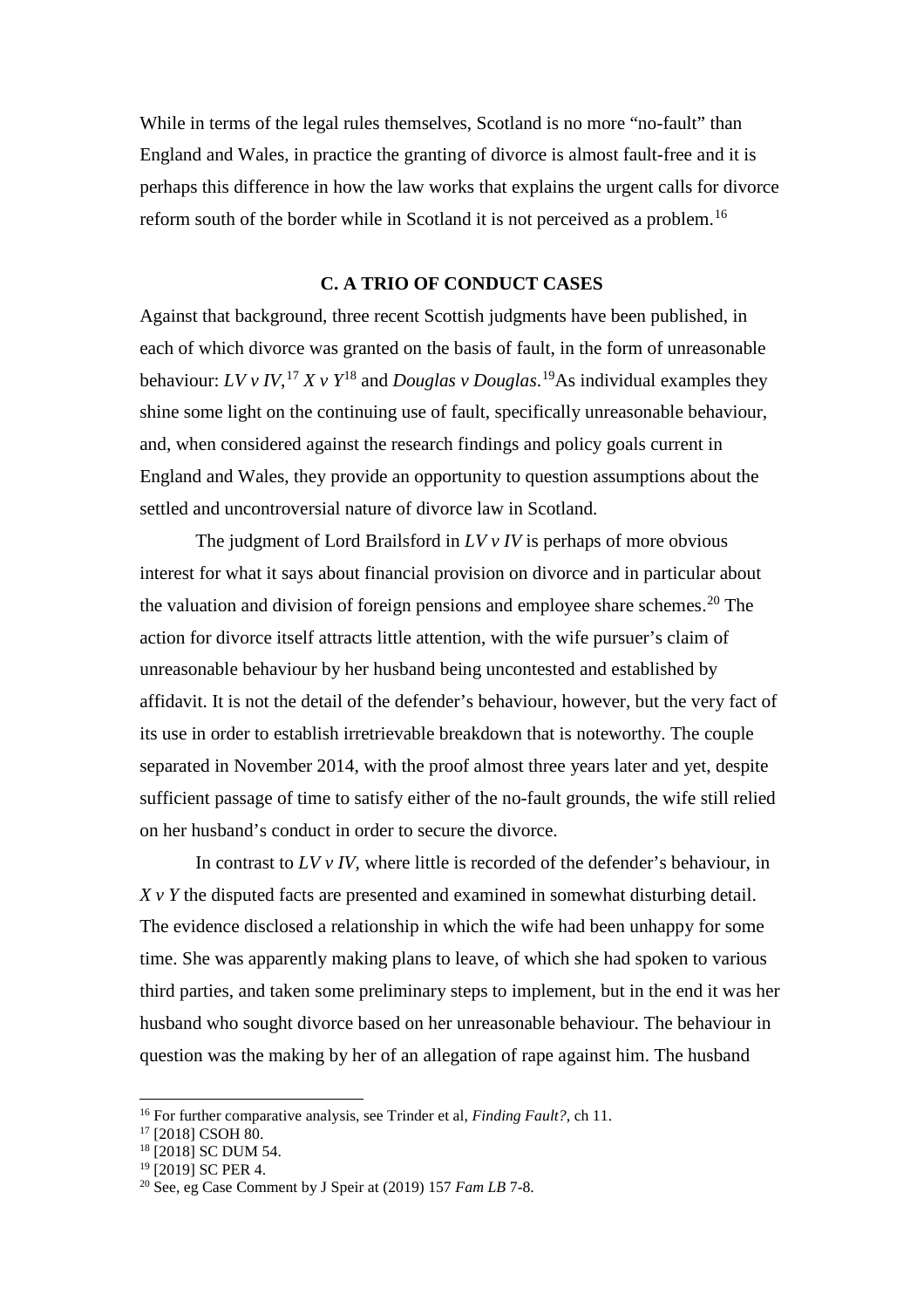claimed that the allegation was false and that, by making such a false allegation, she had acted unreasonably. On the basis of the evidence of the parties, the evidence of various witnesses concerning the behaviour and demeanour of the parties around the date of the alleged rape and the fact that, although the pursuer was interviewed by the police in respect of his wife's allegation, no arrest was made and no criminal proceedings were commenced, Sheriff Mohan concluded that the wife had indeed made a false allegation. Unsurprisingly perhaps, in light of that clear conclusion, he had no difficulty in finding the husband's claim of unreasonable behaviour established.

While  $X \vee Y$  was all about the facts and the credibility of the various conflicting accounts thereof, in *Douglas v Douglas* the focus was on the law and procedure of divorce. The couple separated in October 2014 and the husband applied for divorce in July 2015. The crave for divorce, in the initial writ, was on grounds of irretrievable breakdown "as evidenced by the defender's unreasonable behaviour". The defender lodged notice of intention to defend and raised an action for aliment. There followed a period of claim and counter-claim – the lengthy pathway towards divorce perhaps reflecting what the sheriff had described as the couple's "volatile" relationship.[21](#page-4-0) There was a key moment in June 2017 when, in answers to a minute of amendment by the defender, and reflecting the fact that two years of non-cohabitation had by that time elapsed, the pursuer deleted his original averments of unreasonable behaviour and substituted averments to the effect that the irretrievable breakdown was evidenced by non-cohabitation.

At proof in December 2017, Sheriff Collins raised the issue of whether it was competent for the court to grant decree of divorce on the basis of these averments. In doing so, he referred to his similar earlier observations in *McNulty v McNulty. [22](#page-4-1)* The "basic issue" was, according to Sheriff Collins, one of "statutory interpretation".<sup>[23](#page-4-2)</sup> Section 1(2)(d) and (e) of the 1976 Act require a certain period of non-cohabitation "immediately preceding the bringing of the action" and the question was whether "the action" was the lodging of the initial writ in July 2015, at which point sufficient period of non-cohabitation had not elapsed, or the amendment in June 2017, by which

<span id="page-4-0"></span><sup>21</sup> [2019] SC PER 4, para 13.

<span id="page-4-1"></span> $^{22}$  2016 Fam LR 145.

<span id="page-4-2"></span><sup>23</sup> [2019] SC PER 4, para 18.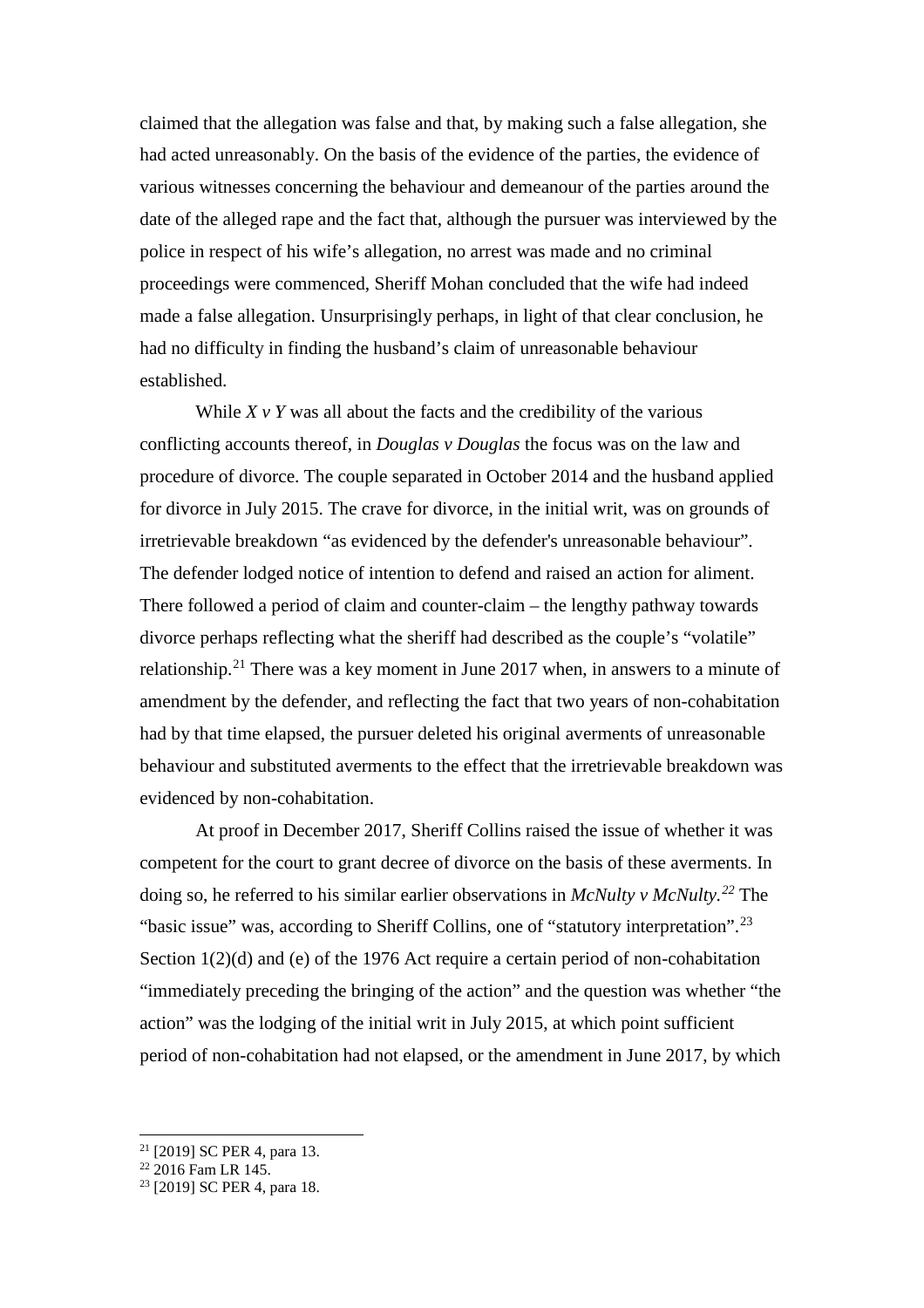point it had. Lord Murray in an earlier case, *Duncan v Duncan*, [24](#page-5-0) thought it was the latter but Sheriff Collins in *McNulty* commented, *obiter*, that while he could "see the pragmatic good sense" of this approach, respectfully queried whether it was "strictly correct as a matter of law."<sup>[25](#page-5-1)</sup> In *McNulty*, the parties' agents accepted that it would not be competent, thus avoiding the need for decision, and at the outset of the proof in *Douglas*, the sheriff again asked counsel to reflect on the same point. Once again it was accepted and the defender's unreasonable conduct was reinstated as the basis for establishing irretrievable breakdown. This was despite the fact that, in the intervening period between *McNulty* and *Douglas*, another sheriff in *Ray v Ray* had taken the view that the date of the "action" for the purposes of establishing a sufficient period of non-cohabitation was the date of the minute of amendment.<sup>[26](#page-5-2)</sup> With the reinstatement of the original averment of unreasonable behaviour, the divorce proceeded as fault-based and was granted accordingly.

### **D. THE PROBLEMS WITH FAULT**

On the face of it, there is relatively little of concern about fault in the context of *LV v IV* because the wife's action proceeded unchallenged. We can only speculate as to why she chose to rely on her husband's behaviour rather than the simple fact of noncohabitation. Perhaps there was a sense of vindication; perhaps the decision to proceed on the basis of the defender's behaviour was a rare example of agreement between the parties in an otherwise highly contested environment; perhaps she had been advised to do so? What can be reflected upon is the very fact that Scots law offers a choice. The proposed reform of divorce law in England and Wales not only seeks to reduce the use of fault-based grounds for divorce but to reform the law in a way which would remove altogether "the ability to allege 'fault'".<sup>[27](#page-5-3)</sup> In a national opinion survey, conducted as part of the *Finding Fault* project, 71% of respondents were in favour of the retention of fault<sup>[28](#page-5-4)</sup> but deeper analysis disclosed a range of underlying and conflicting views and perhaps "a misunderstanding that fault is required to allocate blame (rather than providing evidence of breakdown)".<sup>[29](#page-5-5)</sup> At

<span id="page-5-0"></span><sup>24</sup> 1982 SLT 17.

<span id="page-5-1"></span><sup>25</sup> 2016 Fam LR 145, para 32.

<span id="page-5-2"></span><sup>26</sup> *Ray v Ray* [2017] SC BAN 60, para 11, per Sheriff Mann.

<span id="page-5-3"></span><sup>27</sup> MoJ, *Reducing family conflict: Reform of the legal requirements for divorce*, 6.

<span id="page-5-4"></span><sup>28</sup> *Finding Fault?,* 137.

<span id="page-5-5"></span><sup>29</sup> *Finding Fault?*, 169.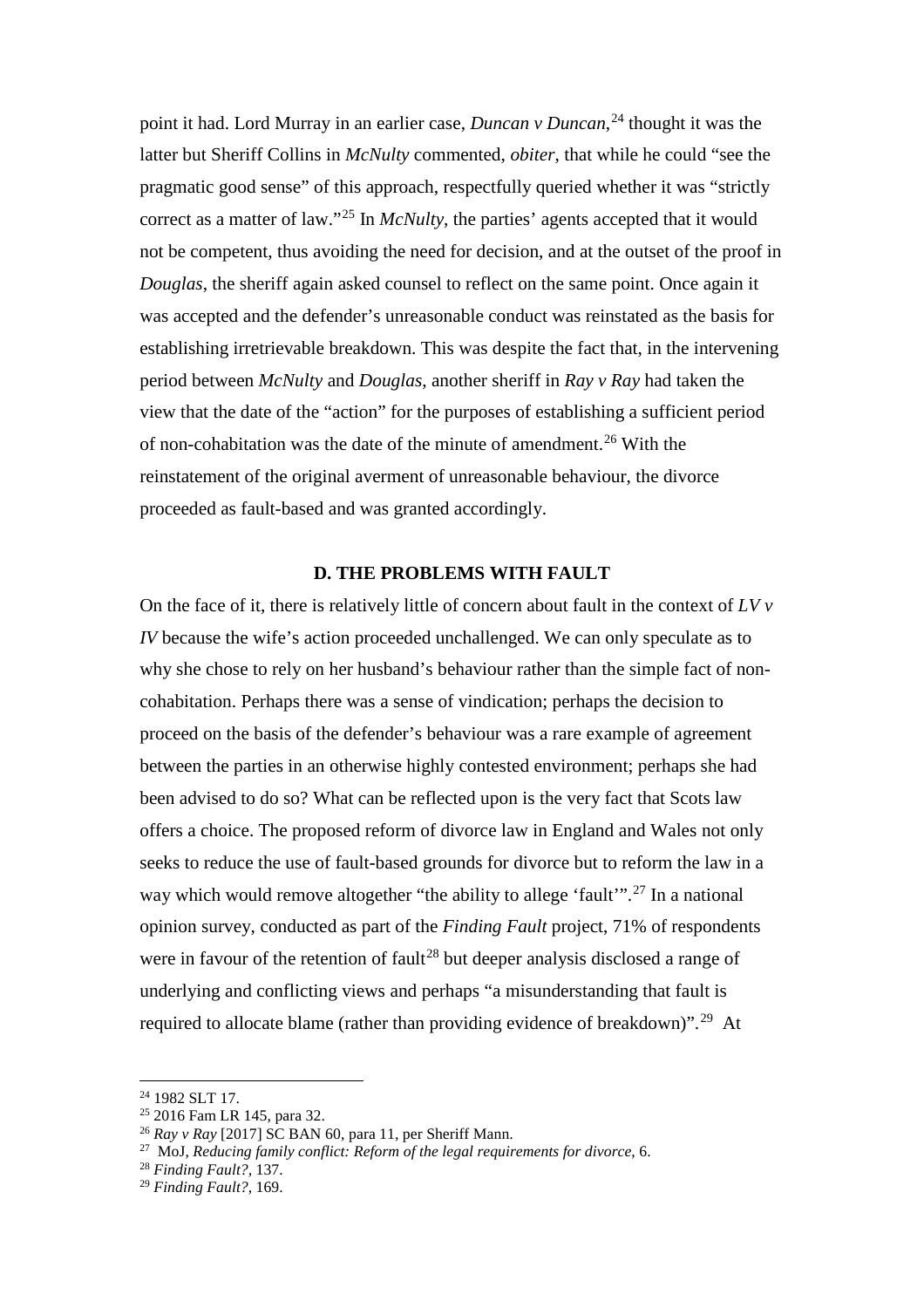present it seems unlikely that we will have a comparable opportunity in Scotland to consider in such detail public and party views of fault in divorce but the general conclusion from the English research and the emerging Westminster policy on the harm which may result from any place for fault in the divorce process should lead us to pause and reflect.

There is perhaps much more pressing cause for concern in  $X \vee Y$ . It is in many ways a disturbing narrative, with undertones of coercive control and parental alienation, and it is tempting to reinterpret the facts to tell a different story. In such a fact-reliant judgment, however, where so much depends on the sheriff's hearing of all of the evidence and his assessment of credibility, such an exercise would be inappropriate. What can be observed from second-hand reading of the written judgment is the extent to which the behaviour complained of became central to the whole decision. In addition to the order for divorce, the pursuer also sought contact with his two daughters who had, and it was agreed should continue to have, their principal residence with their mother, the defender. Sheriff Mohan's opening words stress the veracity or otherwise of the wife's allegation as the central issue: "All of the contested orders which the court was asked to make turned on whether this allegation was proved".<sup>[30](#page-6-0)</sup> The close link between the "fault" in the mother's allegation of rape and the child contact decision was evident throughout and particularly explicit in the following comments:

None of the defender's witnesses said anything positive about the pursuer in relation to his parenting skills or relationship with the girls. It may be, of course, that these witnesses were appalled at the allegation which was central to this dispute, namely that of rape, and that this coloured any recollection they had of the pursuer.<sup>[31](#page-6-1)</sup>

As Trinder *et al* comment in *Finding Fault* "Family lawyers have … long raised concerns about the disjunction between a blame-based divorce law and attempts to limit the impact of parental conflict on children."<sup>[32](#page-6-2)</sup>

*Douglas v Douglas* is the most recent in a small but worrying series of published judgments to ponder, *obiter*, the correct interpretation of section 1 of the Divorce (Scotland) Act 1976. Two areas of doubt, and disagreement, arise. The first is

<span id="page-6-1"></span><span id="page-6-0"></span> <sup>30</sup> [2018] SC DUM 54, para 1.

<sup>31</sup> [2018] SC DUM 54, para 127.

<span id="page-6-2"></span><sup>32</sup> *Finding Fault?*, 106.